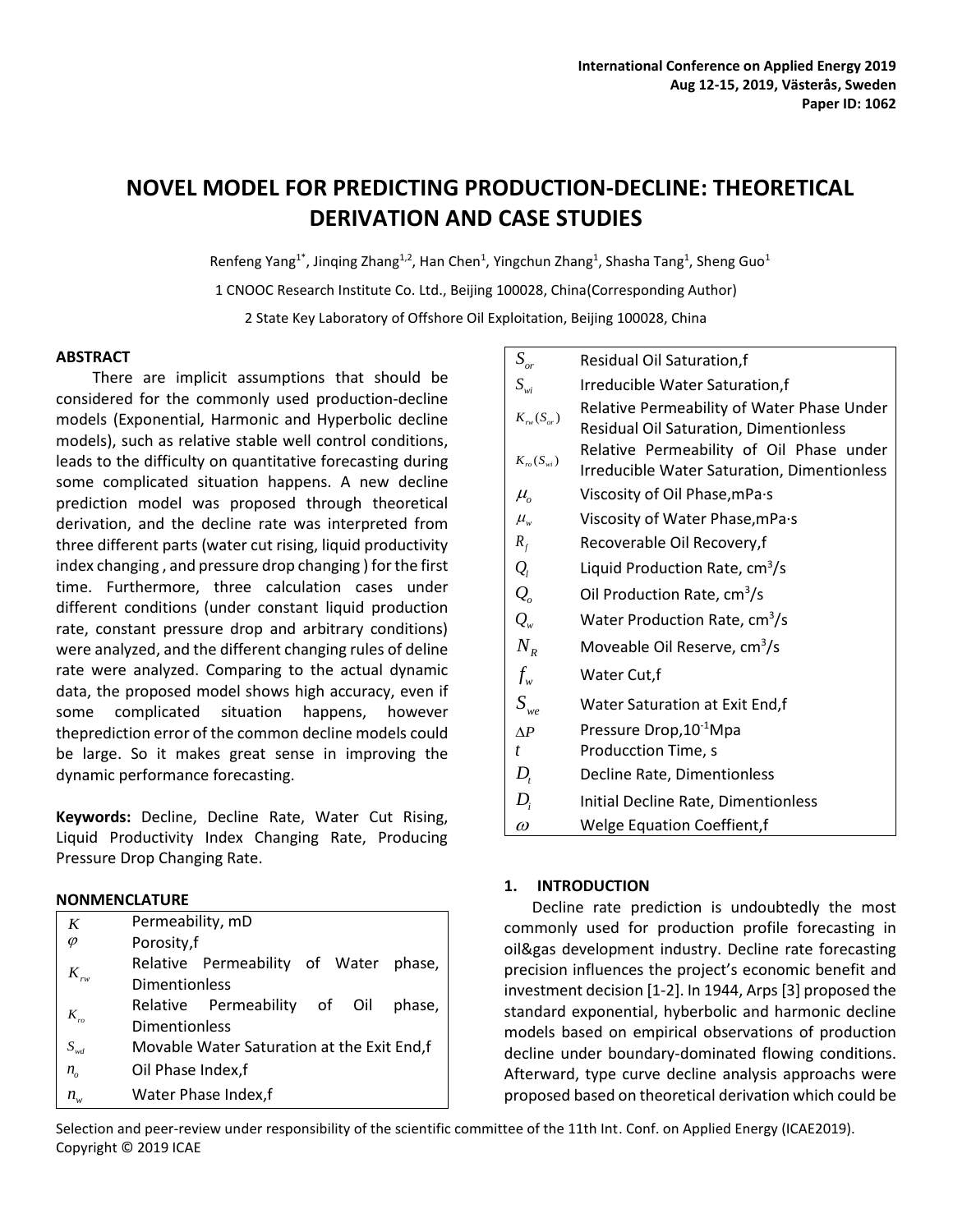used to estimate formation parameters [4-6]. However, there are still some unresolved problems as follows: (1) Most of the decline rate forcasting methods were lack of theoretical basis; (2) The current commonly used prediction method remains to be further improved in order to deal with the difficulty in determining a proper decline pattern when different methods have approximate accuracy of fitting match with the actual dynamic data. (3) A method involving multiple factors is needed to be proposed for predicting the decline rate during the complicated conditions happen.

A new decline rate prediction model is proposed through theoretical derivation and it revealed that the decline rate was composed of from three different parts for the first time. The solution under constant fluid production rate, constant producing pressure drop, and arbitrary conditions were given, which was very useful for optimization of simulation measures and field development plan adjustment.

#### **2. METHODS**

*D*,

# *2.1 Further theoretical analysis of the decline rate*

The theoretical analysis of the decline rate:  
\n
$$
D_{i} = -\frac{1}{Q_{o}} \frac{dQ_{o}}{dt} = -\frac{d(Q_{i} - Q_{w})}{Q_{o}dt} = -\frac{d(1 - f_{w})Q_{i}}{Q_{o}dt} + \frac{dQ_{i}}{Q_{i}dt}
$$
\n(1)

The theoretical prediction model of the decline rate is thus obtained

$$
D_{t} = \frac{Q_{t}}{N_{R}} \frac{df_{w}}{dR_{f}} - \frac{d(\frac{K_{ro}}{\mu_{o}} + \frac{K_{rw}}{\mu_{w}})}{(\frac{K_{ro}}{\mu_{o}} + \frac{K_{rw}}{\mu_{w}})dS_{we}} \cdot \frac{dS_{we}}{dt} - \frac{d\Delta P}{\Delta P dt}
$$
(2)

In which[7],

In which [7],  
\n
$$
\frac{df_w}{dR_f} = \frac{Mw^{n_v - n_w}(R_f + w - 1)^{n_w - 1}(1 - R_f)^{n_o - 1}[n_w(1 - R_f) + n_o(R_f + w - 1)]}{[Mw^{n_o - n_w}(R_f + w - 1)^{n_w} + (1 - R_f)^{n_o}]^2}
$$
\n(3)

While 
$$
M = \frac{\mu_o B_o K_{rw}(S_{or})}{\mu_w B_w K_{ro}(S_{wi})}
$$

$$
\mu_{w} B_{w} \Lambda_{ro} (S_{wi})
$$
\n
$$
\frac{dS_{we}}{dt} = [(1 - S_{wf} - S_{or})^{1 - n_o} + \frac{n_o - 1}{\omega} K_{ro} (S_{wc}) \frac{\alpha B_o}{V_p} t]^{1 - n_o - 1} \frac{\alpha K_{ro} (S_{wc}) B_o}{\omega V_p}
$$
\n(4)

As suggested in Equation (2), the decline rate is composed of three different parts: the water cut rising rate  $\mathcal{Q}_{\scriptscriptstyle l}$   $\mathcal{d}\!f_{\scriptscriptstyle w}$  $R^{un}f$ *Q df*  $N_{R}$   $dR_{R}$ , dimensionless fluid productivity index

changing rate  $(\frac{K_{ro}}{K_{rw}} + \frac{K_{rw}}{K_{rw}})$  $(\frac{K_{ro}}{K_{rw}} + \frac{K_{rw}}{K_{rw}})$  $\frac{r_o}{r_w} + \frac{K_{rw}}{r_w}$  $\mu_{w}$   $dS_{we}$  $\frac{r_o}{r} + \frac{K_{rw}}{m} dS_{we}$ *o w*  $\frac{d(\frac{K_{ro}}{\mu_o} + \frac{K_{rw}}{\mu_w})}{K_{ro} + \frac{K_{rw}}{\mu_w}dS_{sw}} \cdot \frac{dS_{sw}}{dt}$  $\frac{m}{\mu_o} + \frac{m}{\mu_w}$  $\frac{\mu}{\mu_o} + \frac{\mu_w}{\mu_w}$  $^{+}$  $\ddot{\phantom{0}}$  $\ddot{}$ , and producing

pressure drop changing rate  $\frac{d\Delta P}{dt}$ *Pdt*  $\Delta l$ .

It could be found that numerous factors affect the decline rate such as physical properties, relative permeability, oil-water viscosity ratio, liquid production, pressure drop, well space, and skin factor.

#### *2.2 Theoretical model of the decline rate*

Three different conditions were furtherly analyzed, under constant liquid production rate, constant pressure drop, and arbitrary conditions.

(1) Decline rate changing rules under constant liquid production rate

In the case of constant liquid production rate

$$
\frac{dQ_t}{dt} = 0\tag{5}
$$

The equation for the decline rate could be obtained

$$
D_t = \frac{Q_t}{N_R} \frac{df_w}{dR_f} \tag{6}
$$

So

So  
\n
$$
D_{t} = \frac{Q_{t}}{N_{R}} \frac{M w^{n_{o} - n_{w}} (R_{f} + w - 1)^{n_{w} - 1} (1 - R_{f})^{n_{o} - 1} [n_{w} (1 - R_{f}) + n_{o} (R_{f} + w - 1)]}{[M w^{n_{o} - n_{w}} (R_{f} + w - 1)^{n_{w}} + (1 - R_{f})^{n_{o}}]^{2}}
$$
\n(7)

In which

$$
R_{f} = 1 - \frac{\omega}{\left[1 + 0.006738 \exp\left(\frac{3.5n_{w} + 6.5n_{o}}{n_{w} + n_{o}}\right)\left(\frac{1}{M} \frac{f_{w}}{1 - f_{w}}\right)^{\frac{1.3n_{w} + 0.7n_{o}}{n_{w} + n_{o}}}\right]_{1}^{n_{o}}}
$$
\n(8)

(2) Decline rate changing rules under constant pressure drop

The equation of the decline rate under constant pressure drop is as follows:

$$
\frac{D_i}{D_i} = (1 - R_f)^{n_o - 1}
$$
\n(9)

So

$$
\frac{D_{t}}{D_{i}} = \frac{\omega^{n_{o}-1}}{[1+0.006738 \exp(\frac{3.5n_{w}+6.5n_{o}}{n_{w}+n_{o}})(\frac{1}{M}\frac{f_{w}}{1-f_{w}})^{\frac{1.7n_{w}^{2}+1}{n_{w}(n_{w}+n_{o})}}]^{\frac{n_{w}}{n_{o}}}}}{[1+0.006738 \exp(\frac{3.5n_{w}+6.5n_{o}}{n_{w}+n_{o}})(\frac{1}{M}\frac{f_{w}}{1-f_{w}})^{\frac{1.7n_{w}^{2}+1}{n_{w}(n_{w}+n_{o})}}]}]
$$
(10)

(3) Decline rate changing rules under arbitrary conditions

The calculation steps are shown in Fig. 1, which required iterative calculation as numerous factors such as the water cut rising and pressure drop changing are considered simutaneously.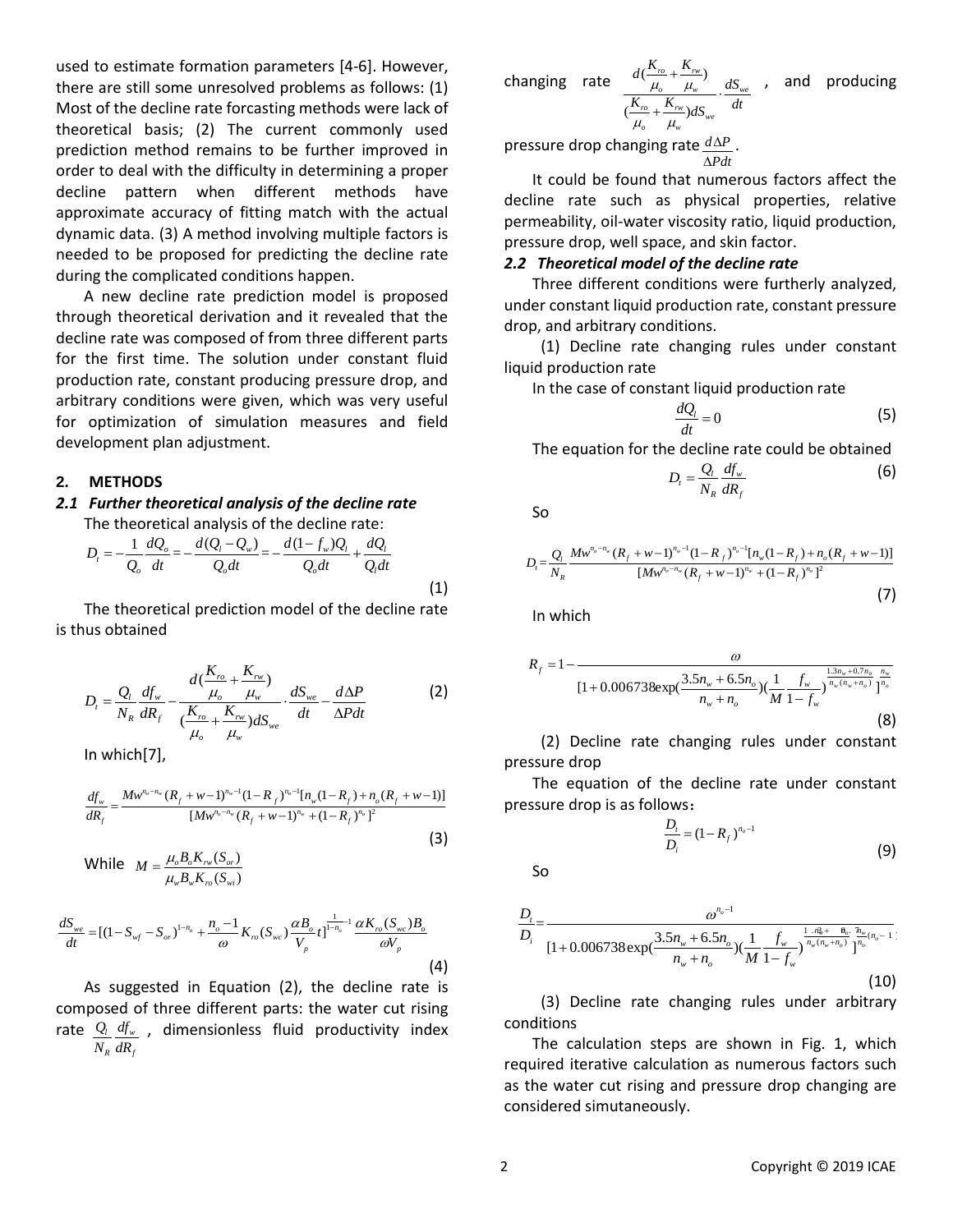1) The function of reserve recovery degree, water cut, and oil productivity index could be calculated base on relative permeability curves;

2) The correlation between water cut and recovery degree should be corrected through dynamic production data fitting.

3) The multiplying factor of producing pressure drop could be obtained through liquid prediction and pressure drop analysis (The multiplying factor should be correlated with the pressure drop changing with liquid prodution changing).

4) The change rules of the decline rate reflects water cut rising, pressure drop changing , and the recovery degree changing could be obtained through iterative calculation.



Fig.1 Flow chart of iterative calculation of the decline rate under complicated conditions

#### **3. RESULTS AND DISSCUSSION**

Different changing rules of the decline rate under different conditions will be performed as follows. According to Eq.(2) and Eq.(3), the decline rate was influenced by numerous factors. The basic parameters were presented in Tab.1.

| Tab 1 Basic values of influencing factors |     |      |      |                                                                                                                                |  |      |                            |  |  |  |
|-------------------------------------------|-----|------|------|--------------------------------------------------------------------------------------------------------------------------------|--|------|----------------------------|--|--|--|
| n <sub>w</sub>                            |     |      |      | $n_o$ S <sub>wi,</sub> S <sub>or,</sub> K <sub>rw</sub> $\mu_o$ / Q <sub>i</sub> ,b<br>f f f f $(S_{or})$ , f $\mu_w$ , f bl/d |  |      | $N_{R.}$<br>M<br>Mb<br>bls |  |  |  |
| 1.4                                       | 2.3 | 0.30 | 0.21 | $0.34$ 3.75                                                                                                                    |  | 1200 | 6                          |  |  |  |

# *3.1 Decline rate changing rules under constant liquid production rate*

The oil-water viscosity ratio was chosen for the decline rate changing rules presented because the changing rules keeps consistent under constant liquid production rate with different influence factors changing. The decline rate changing rules under different oil-water viscosity ratio are shown in Fig 2.



Fig.2 Decline rate with water cut at different oil -water viscosity ratio

Under constant liquid production, the decline rate increases at first and then decreases. When the crude oil phase viscosity is smaller than the water phase viscosity, the peak value of the decline rate gradually decreases as the oil-water viscosity ratio increases; when the oil phase viscosity is larger than the water phase viscosity, the peak value of the decline rate gradually increases with the increase of oil-water viscosity ratio.

# *3.2 Decline rate changing rule under constant pressure drop*

The decline rate changing rules under constant pressure drop with different oil-water viscosity ratio are shown in Fig 3.



Fig.3 Ratio of current decline rate to initial decline rate with water cut under different oil-water viscosity ratio

The decline rate always decreases as the water-cut rises under a constant pressure drop; the larger the oilwater viscosity ratio is, the larger the decline rate under